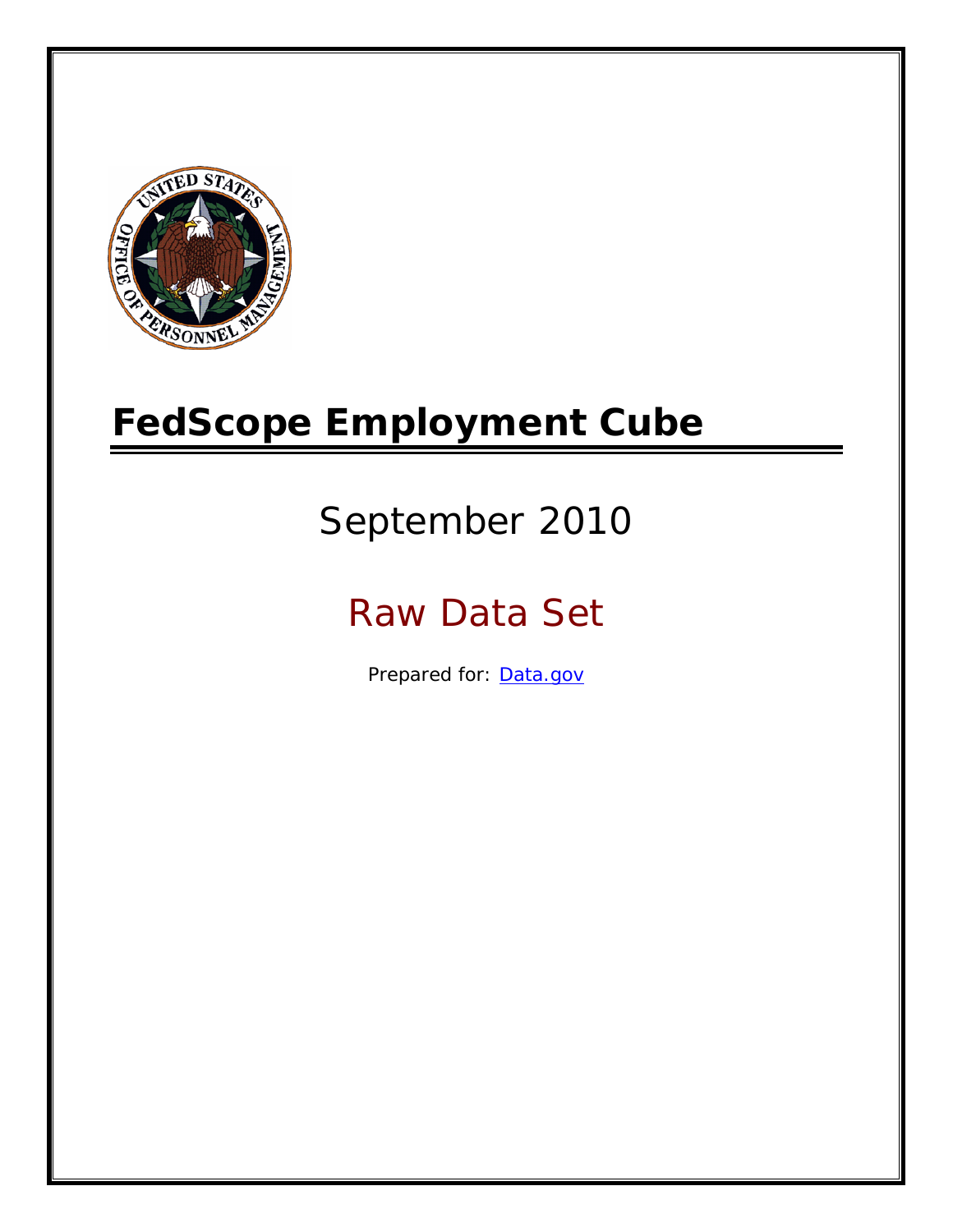

# **Table of Contents**

| $\mathbf{1}$ | <b>OVERVIEW</b>                                | 3              |
|--------------|------------------------------------------------|----------------|
| 1.1          | Purpose                                        | 3              |
| 1.2          | <b>Scope</b>                                   | 3              |
| 2            | <b>RAW DATA SET FILE</b>                       | 3              |
| 2.1          | <b>FACTDATA</b>                                | 3              |
| 3            | <b>DIMENSION TRANSLATIONS FILES</b>            | 5              |
| 3.1          | Agency                                         | 5              |
| 3.2          | Location                                       | 6              |
| 3.3          | Age                                            | 6              |
| 3.4          | <b>Education Level</b>                         | $\overline{7}$ |
| 3.5          | <b>General Schedule &amp; Equivalent Grade</b> | 8              |
| 3.6          | <b>Length of Service</b>                       | 8              |
| 3.7          | Occupation                                     | 9              |
| 3.8          | <b>Occupation Category</b>                     | 9              |
| 3.9          | Pay Plan & Grade                               | 10             |
| 3.10         | <b>Salary Level</b>                            | 10             |
|              | 3.11 STEM Occupations                          | 11             |
|              | 3.12 Supervisory Status                        | 11             |
|              | 3.13 Type of Appointment                       | 12             |
|              | 3.14 Work Schedule                             | 12             |
| 3.15         | <b>Work Status</b>                             | 13             |
|              | 3.16 Date                                      | 13             |
|              | 3.17 Employment                                | 14             |
|              | 3.18 Average Salary                            | 14             |
|              | 3.19 Average Length of Service                 | 14             |
| 4            | <b>DATA DEFINITIONS</b>                        | 15             |
| 4.1          | Agency                                         | 15             |
| 4.2          | Location                                       | 15             |
| 4.3          | Age                                            | 15             |
| 4.4          | <b>Education Level</b>                         | 15             |
| 4.5          | <b>General Schedule &amp; Equivalent Grade</b> | 15             |
| 4.6          | <b>Length of Service</b>                       | 15             |
| 4.7          | Occupation                                     | 15             |
| 4.8          | <b>Occupation Category</b>                     | 15             |
| 4.9          | Pay Plan & Grade                               | 16             |
| 4.10         | <b>Salary Level</b>                            | 16             |
| 4.11         | <b>STEM Occupations</b>                        | 16             |
| 4.12         | <b>Supervisory Status</b>                      | 16             |
| 4.13         | <b>Type of Appointment</b>                     | 16             |
| 4.14         | <b>Work Schedule</b>                           | 16             |

Source: FedScope (https://www.fedscope.opm.gov/) 1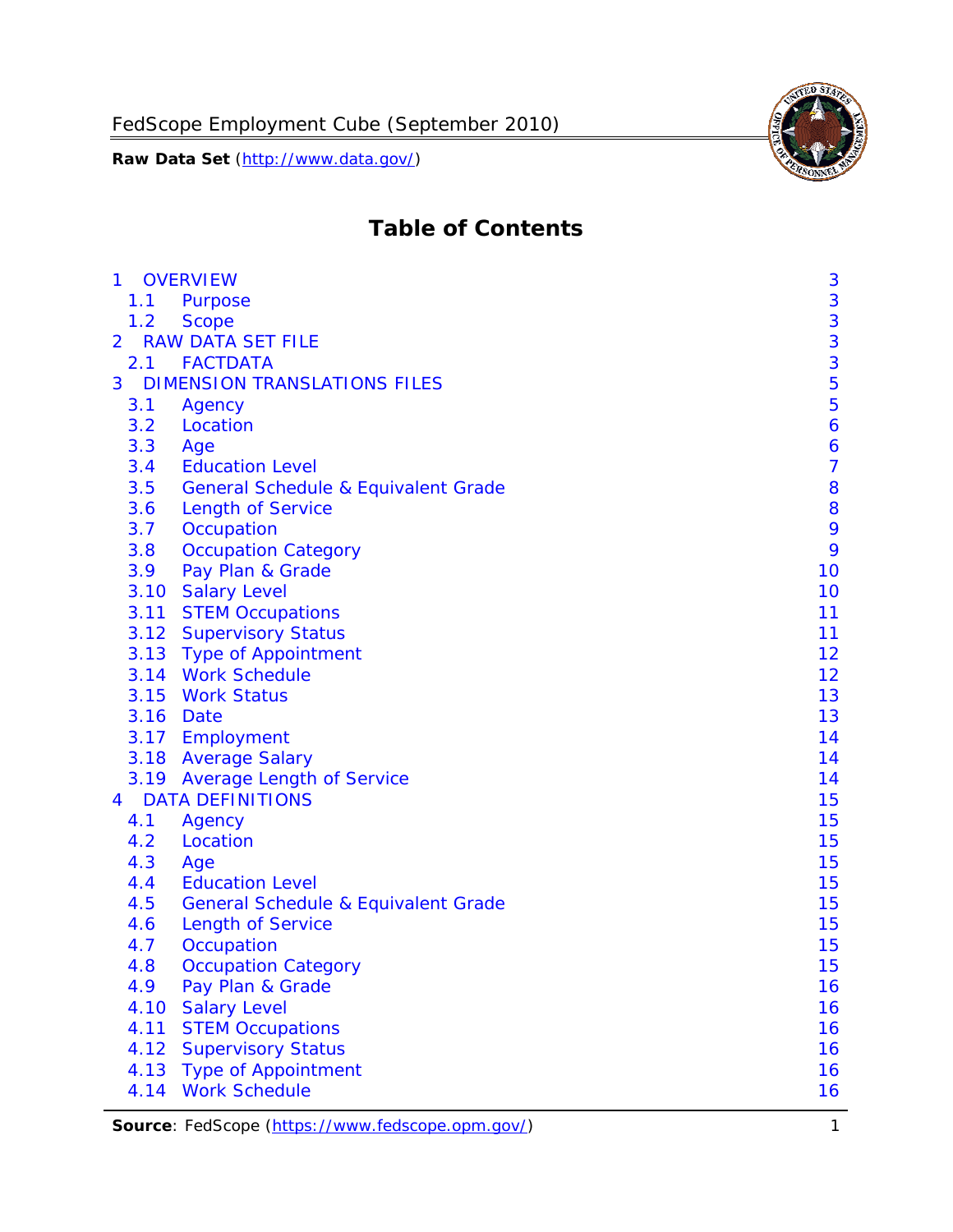FedScope Employment Cube (September 2010)

**Raw Data Set** (http://www.data.gov/)

|               | 4.15 Work Status                                    | 16 |
|---------------|-----------------------------------------------------|----|
|               | 4.16 Date                                           | 16 |
|               | 4.17 Employment                                     | 17 |
|               | 4.18 Average Salary                                 | 17 |
|               | 4.19 Average Length of Service                      | 17 |
|               | 5 APPENDIX                                          | 18 |
| 5.1           | SAS Program to Read Raw Data Sets for Data Analysis | 18 |
| $5.2^{\circ}$ | <b>FedScope General Public Web Site</b>             | 18 |

# **Listing of Tables**

| Table 2.1: FACTDATA.TXT Record Layout   | 4  |
|-----------------------------------------|----|
| Table 3.1: DTagy.txt Record Layout      | 5  |
| Table 3.2: DTloc.txt Record Layout      | 6  |
| Table 3.3: DTagelvl.txt Record Layout   | 6  |
| Table 3.4: DTedlvl.txt Record Layout    | 7  |
| Table 3.5: DTgsegrd.txt Record Layout   | 8  |
| Table 3.6: DTIoslyl.txt Record Layout   | 8  |
| Table 3.7: DTocc.txt Record Layout      | 9  |
| Table 3.8: DTpatco.txt Record Layout    | 9  |
| Table 3.9: DTppgrd.txt Record Layout    | 10 |
| Table 3.10: DTsallvl.txt Record Layout  | 10 |
| Table 3.11: DTstemocc.txt Record Layout | 11 |
| Table 3.12: DTsuper.txt Record Layout   | 11 |
| Table 3.13: DTtoa.txt Record Layout     | 12 |
| Table 3.14: DTwrksch.txt Record Layout  | 12 |
| Table 3.15: DTwkstat.txt Record Layout  | 13 |
| Table 3.16: DTdate.txt Record Layout    | 13 |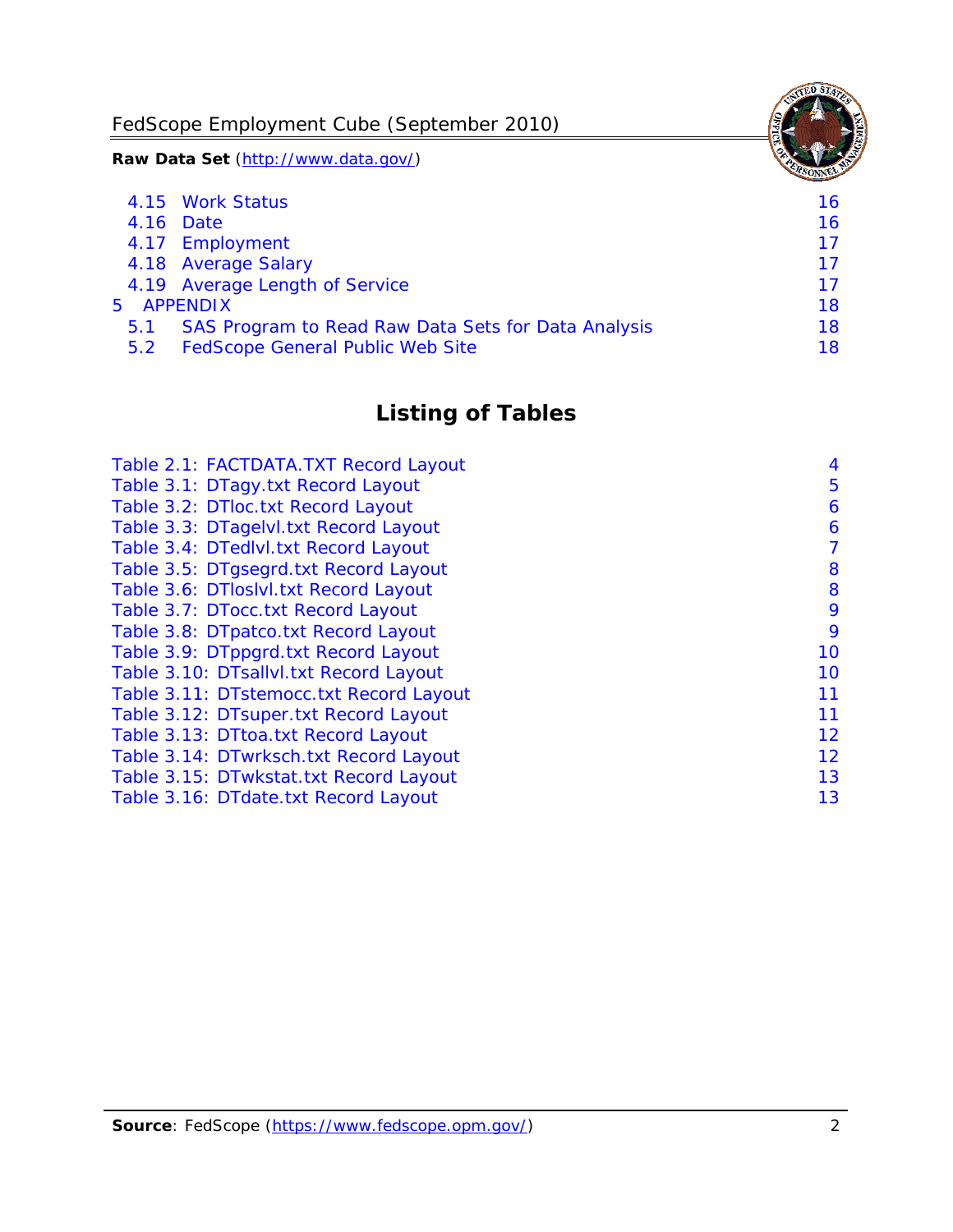# <span id="page-3-0"></span>**1 OVERVIEW**

#### *1.1 Purpose*

<span id="page-3-1"></span>The purpose of this raw data set is to increase public access to high value, machine readable datasets generated by the U.S. Office of Personnel Management. The FedScope Employment Cube data sets are available via [Data.gov](http://www.data.gov/).

## <span id="page-3-2"></span>*1.2 Scope*

The scope of this raw data set includes data elements used in the creation of the FedScope Employment Cube [\(https://www.fedscope.opm.gov/\)](https://www.fedscope.opm.gov/). **NOTE**: Starting in FY 2010, the OPM Statistical Data Mart (SDM) is the source for all FedScope data. The SDM is processed data from the Enterprise Human Resources Integration (EHRI) data warehouse. Data is processed on a quarterly basis (i.e. March, June, September and December).

# <span id="page-3-3"></span>**2 RAW DATA SET FILE**

## <span id="page-3-4"></span>*2.1 FACTDATA*

This "**delimited**" (comma separated value (**CSV**)) raw data set provides employee population data as of September 2010. Each column value is separated by a "**comma**" from the next column's value and each row starts a new record. Each record contains 20 data elements. The record layout for FACTDATA.TXT is depicted in [Table 2.1](#page-4-1) below:

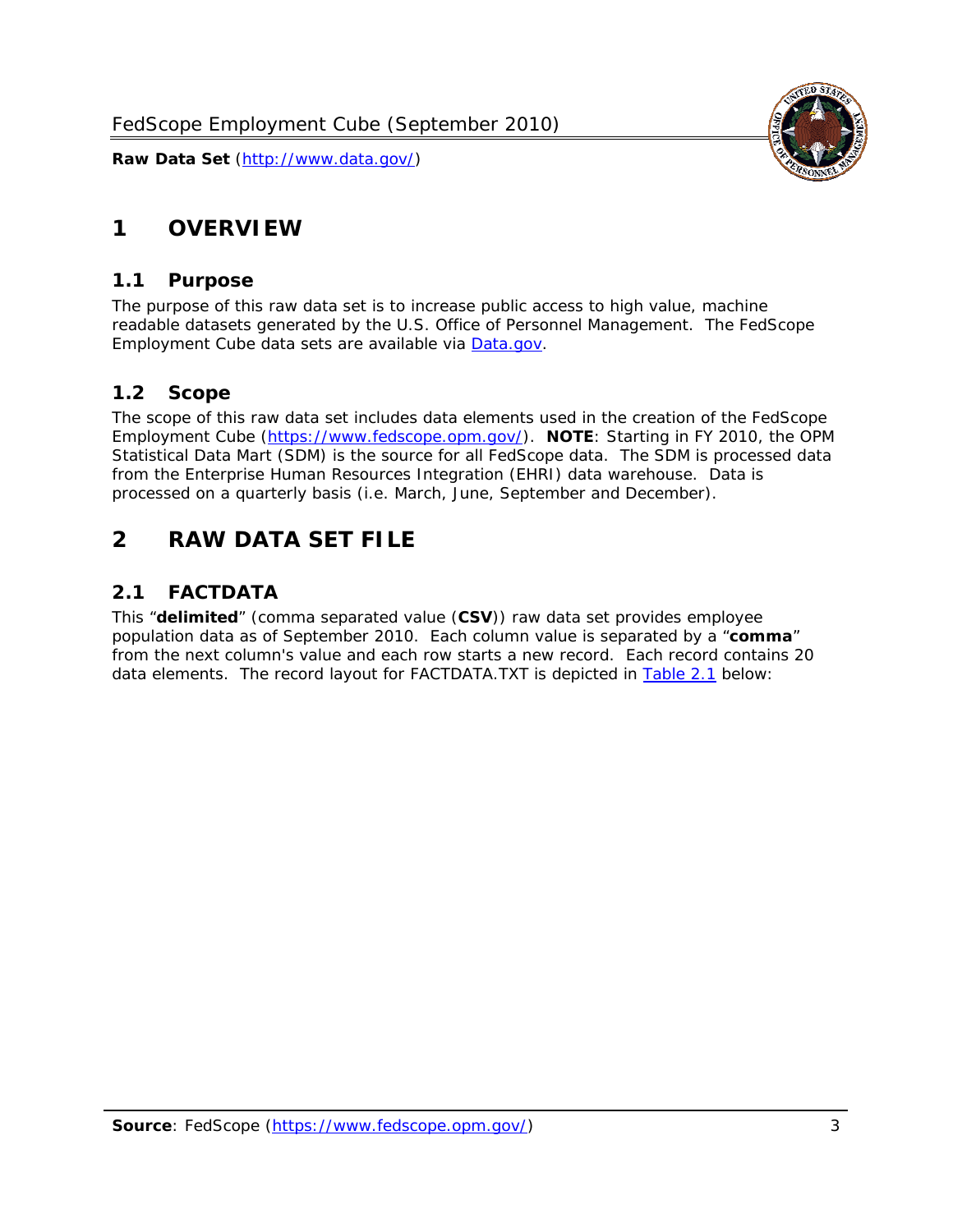<span id="page-4-1"></span><span id="page-4-0"></span>

**NOTE**: If importing this table (data set) into Excel, change the "column data format" for columns 1-17 from "General" to "Text". Columns 18-20 can be imported as "General" data format. In Excel, the "General" data format converts numeric values to numbers. Columns 1-17 are TEXT fields; Columns 18-20 are NUMERIC fields.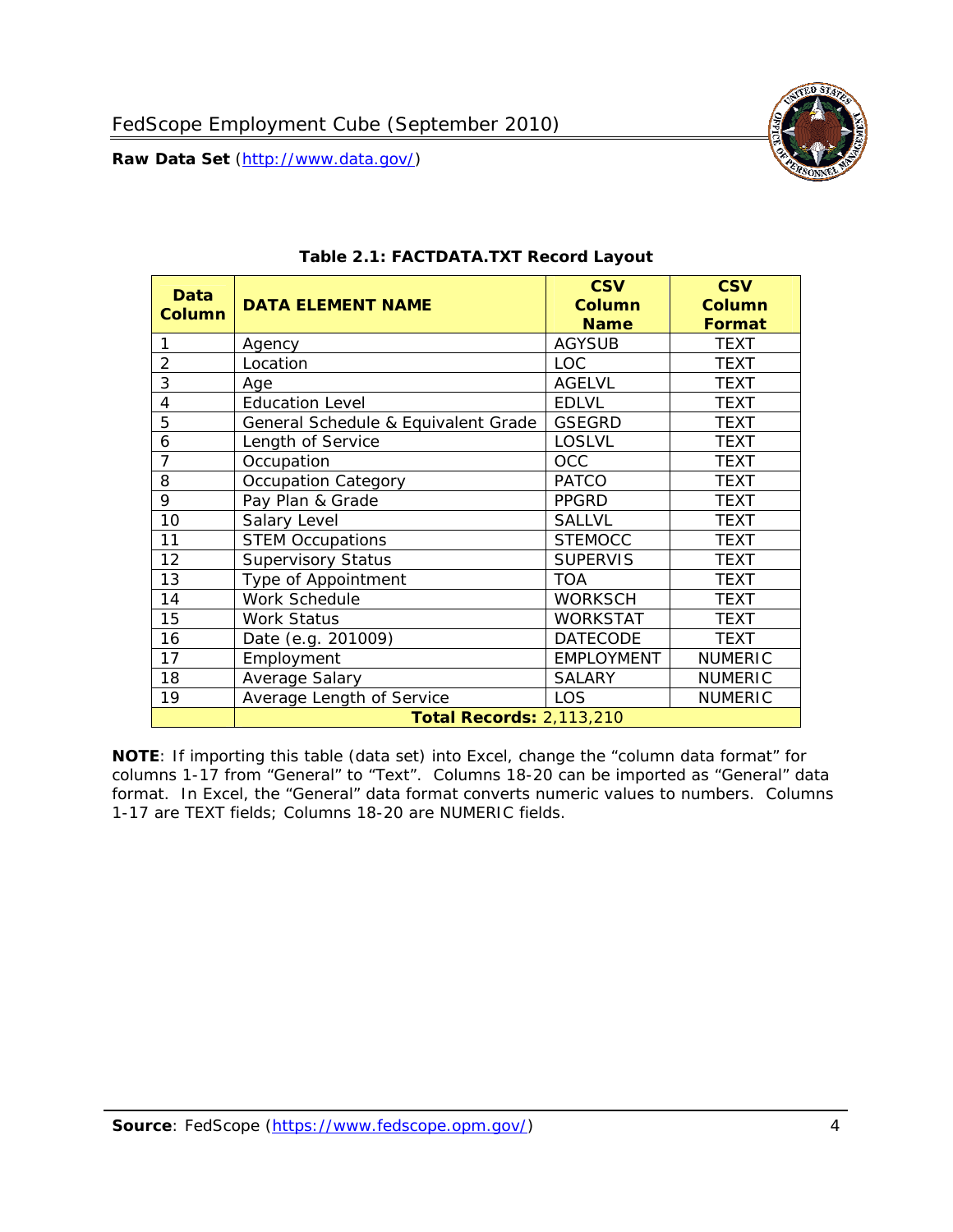

# <span id="page-5-0"></span>**3 DIMENSION TRANSLATIONS FILES**

#### <span id="page-5-1"></span>*3.1 Agency*

<span id="page-5-3"></span><span id="page-5-2"></span>This "**delimited**" (comma separated value (**CSV**)) data file provides translations for the agency data element contained in the employee population data file (FACTDATA.TXT). See [Table 2.1.](#page-4-1) Each column value is separated by a "**comma**" from the next column's value and each row starts a new record. Each record contains 6 data elements. The record layout for DTagy.txt is depicted in [Table 3.1](#page-5-3) below:

| Data<br>Column            | <b>DATA ELEMENT NAME</b>       | <b>CSV</b><br><b>Column</b><br><b>Name</b> | <b>CSV</b><br>Column<br><b>Format</b> |  |
|---------------------------|--------------------------------|--------------------------------------------|---------------------------------------|--|
|                           | Agency Type                    | <b>AGYTYP</b>                              | <b>TEXT</b>                           |  |
|                           | <b>Agency Type Translation</b> | <b>AGYTYPT</b>                             | <b>TEXT</b>                           |  |
| 3                         | Agency                         | AGY                                        | <b>TEXT</b>                           |  |
|                           | <b>Agency Translation</b>      | AGYT                                       | <b>TEXT</b>                           |  |
| -5                        | Agency Sub element             | <b>AGYSUB</b>                              | <b>TEXT</b>                           |  |
|                           | Agency Sub element Translation | <b>AGYSUBT</b>                             | <b>TEXT</b>                           |  |
| <b>Total Records: 537</b> |                                |                                            |                                       |  |

#### **Table 3.1: DTagy.txt Record Layout**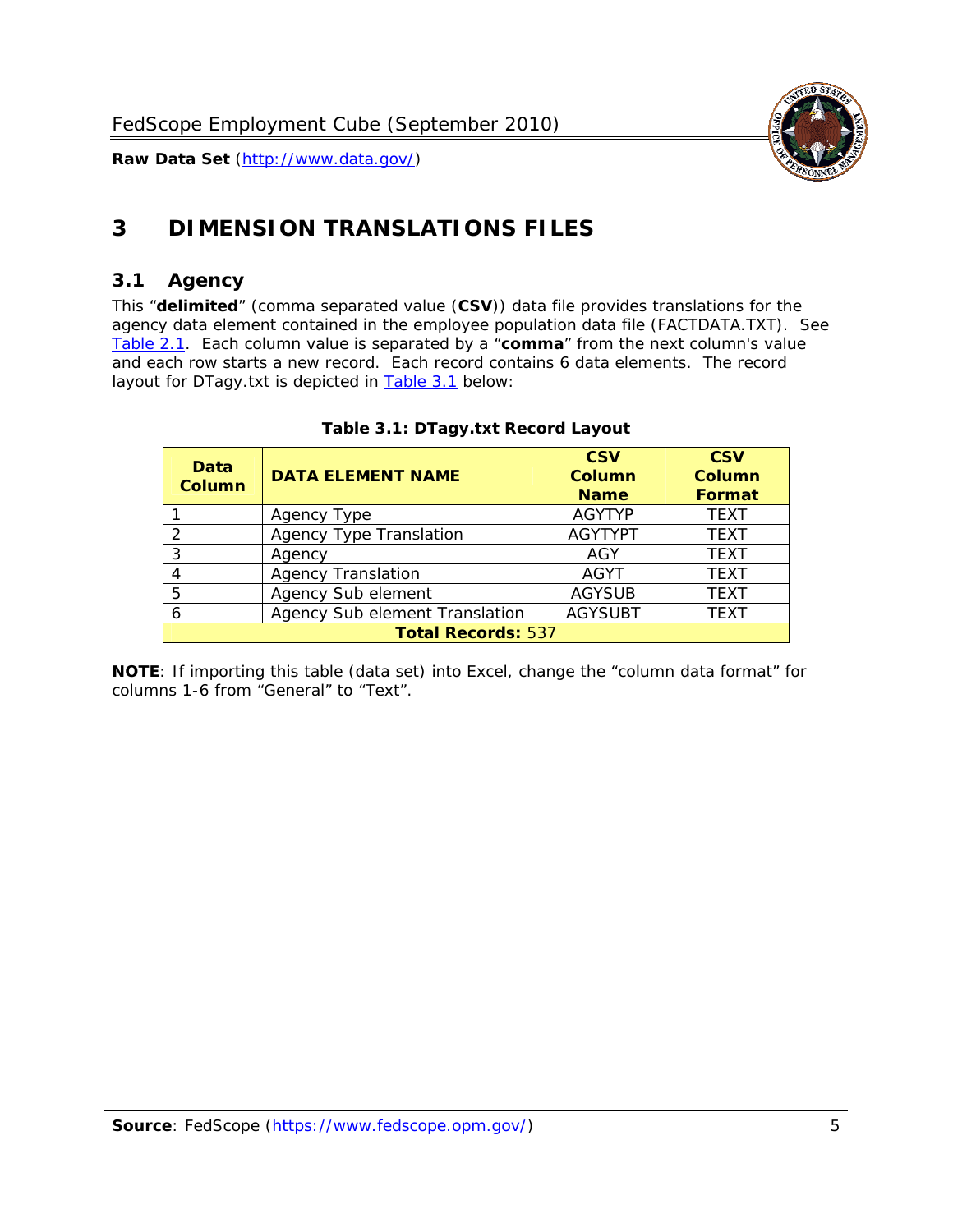

#### <span id="page-6-0"></span>*3.2 Location*

<span id="page-6-4"></span><span id="page-6-2"></span>This "**delimited**" (comma separated value (**CSV**)) data file provides translations for the location data element contained in the employee population data file (FACTDATA.TXT). See [Table 2.1.](#page-4-1) Each column value is separated by a "**comma**" from the next column's value and each row starts a new record. Each record contains 4 data elements. The record layout for DTloc.txt is depicted in [Table 3.2](#page-6-4) below:

| Data<br><b>Column</b>     | <b>DATA ELEMENT NAME</b>         | <b>CSV</b><br>Column<br><b>Name</b> | <b>CSV</b><br><b>Column</b><br><b>Format</b> |  |
|---------------------------|----------------------------------|-------------------------------------|----------------------------------------------|--|
|                           | Location Type                    | <b>LOCTYP</b>                       | <b>TEXT</b>                                  |  |
|                           | Location Type Translation        | <b>LOCTYPT</b>                      | <b>TFXT</b>                                  |  |
| ⌒                         | State/Country                    | LOC.                                | <b>TEXT</b>                                  |  |
|                           | <b>State/Country Translation</b> | LOCT                                | <b>TFXT</b>                                  |  |
| <b>Total Records: 224</b> |                                  |                                     |                                              |  |

#### **Table 3.2: DTloc.txt Record Layout**

**NOTE**: If importing this table (data set) into Excel, change the "column data format" for columns 1-4 from "General" to "Text".

#### <span id="page-6-1"></span>*3.3 Age*

<span id="page-6-5"></span><span id="page-6-3"></span>This "**delimited**" (comma separated value (**CSV**)) data file provides translations for the age data element contained in the employee population data file (FACTDATA.TXT). See [Table](#page-4-1) [2.1](#page-4-1). Each column value is separated by a "**comma**" from the next column's value and each row starts a new record. Each record contains 2 data elements. The record layout for DTagelvl.txt is depicted in [Table 3.3](#page-6-5) below:

| Data<br><b>Column</b>    | <b>DATA ELEMENT NAME</b> | <b>CSV</b><br>Column<br><b>Name</b> | <b>CSV</b><br>Column<br><b>Format</b> |  |
|--------------------------|--------------------------|-------------------------------------|---------------------------------------|--|
|                          | Aae                      | AGELVL                              | TFXT                                  |  |
|                          | Age Translation          | AGFI VI T                           | TFXT                                  |  |
| <b>Total Records: 12</b> |                          |                                     |                                       |  |

|  |  | Table 3.3: DTagelvl.txt Record Layout |  |
|--|--|---------------------------------------|--|
|  |  |                                       |  |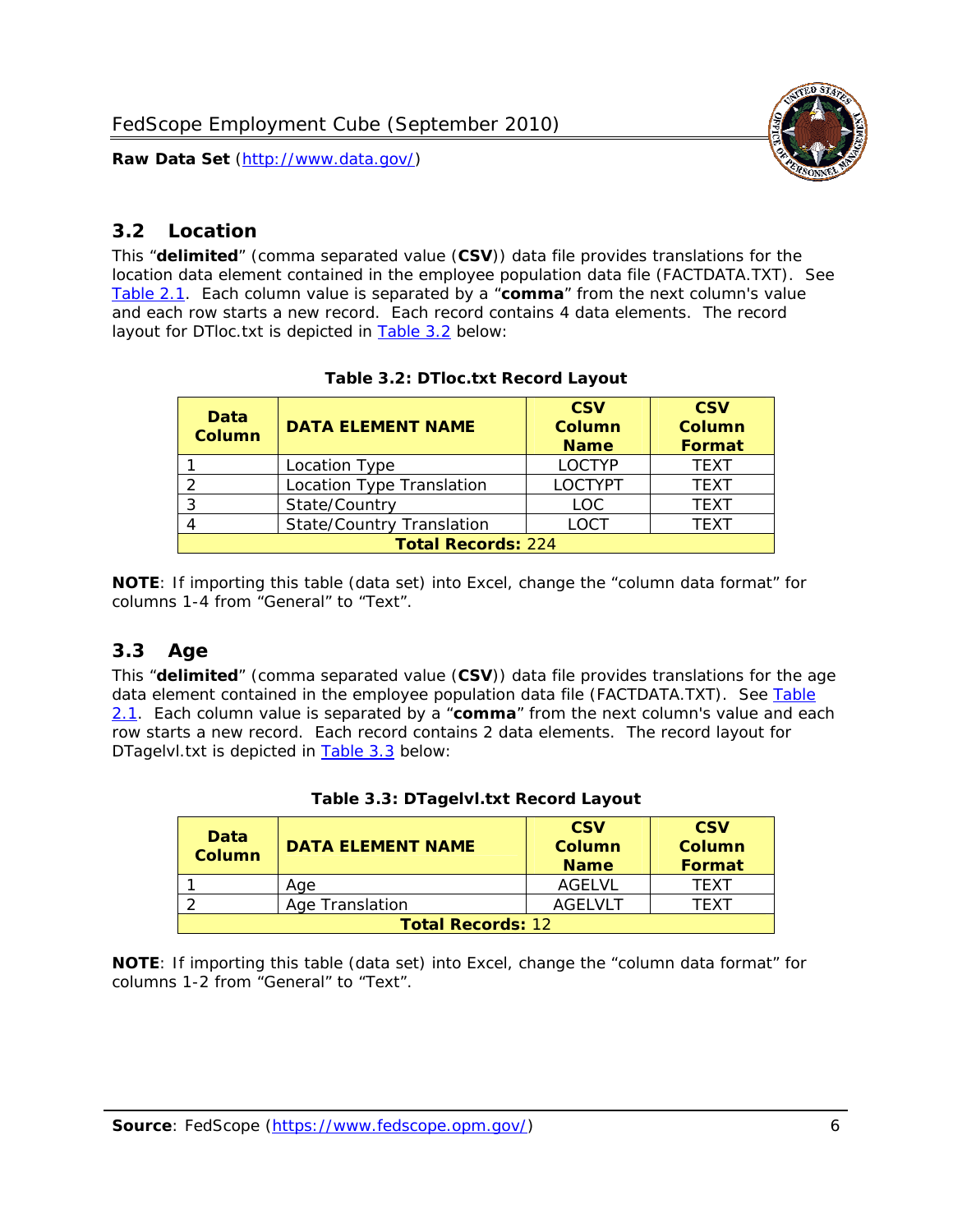

### <span id="page-7-0"></span>*3.4 Education Level*

<span id="page-7-2"></span><span id="page-7-1"></span>This "**delimited**" (comma separated value (**CSV**)) data file provides translations for the education level data element contained in the employee population data file (FACTDATA.TXT). See [Table 2.1](#page-4-1). Each column value is separated by a "**comma**" from the next column's value and each row starts a new record. Each record contains 4 data elements. The record layout for DTedlvl.txt is depicted in [Table 3.4](#page-7-2) below:

| Data<br><b>Column</b>    | <b>DATA ELEMENT NAME</b>           | <b>CSV</b><br><b>Column</b><br><b>Name</b> | <b>CSV</b><br><b>Column</b><br><b>Format</b> |  |  |
|--------------------------|------------------------------------|--------------------------------------------|----------------------------------------------|--|--|
|                          | <b>Education Level Type</b>        | <b>EDLVLTYP</b>                            | <b>TEXT</b>                                  |  |  |
|                          | Education Level Type Translation   | <b>EDLVLTYPT</b>                           | <b>TEXT</b>                                  |  |  |
|                          | <b>Education Level</b>             | <b>EDLVL</b>                               | <b>TEXT</b>                                  |  |  |
|                          | <b>Education Level Translation</b> | <b>EDLVLT</b>                              | <b>TEXT</b>                                  |  |  |
| <b>Total Records: 24</b> |                                    |                                            |                                              |  |  |

#### **Table 3.4: DTedlvl.txt Record Layout**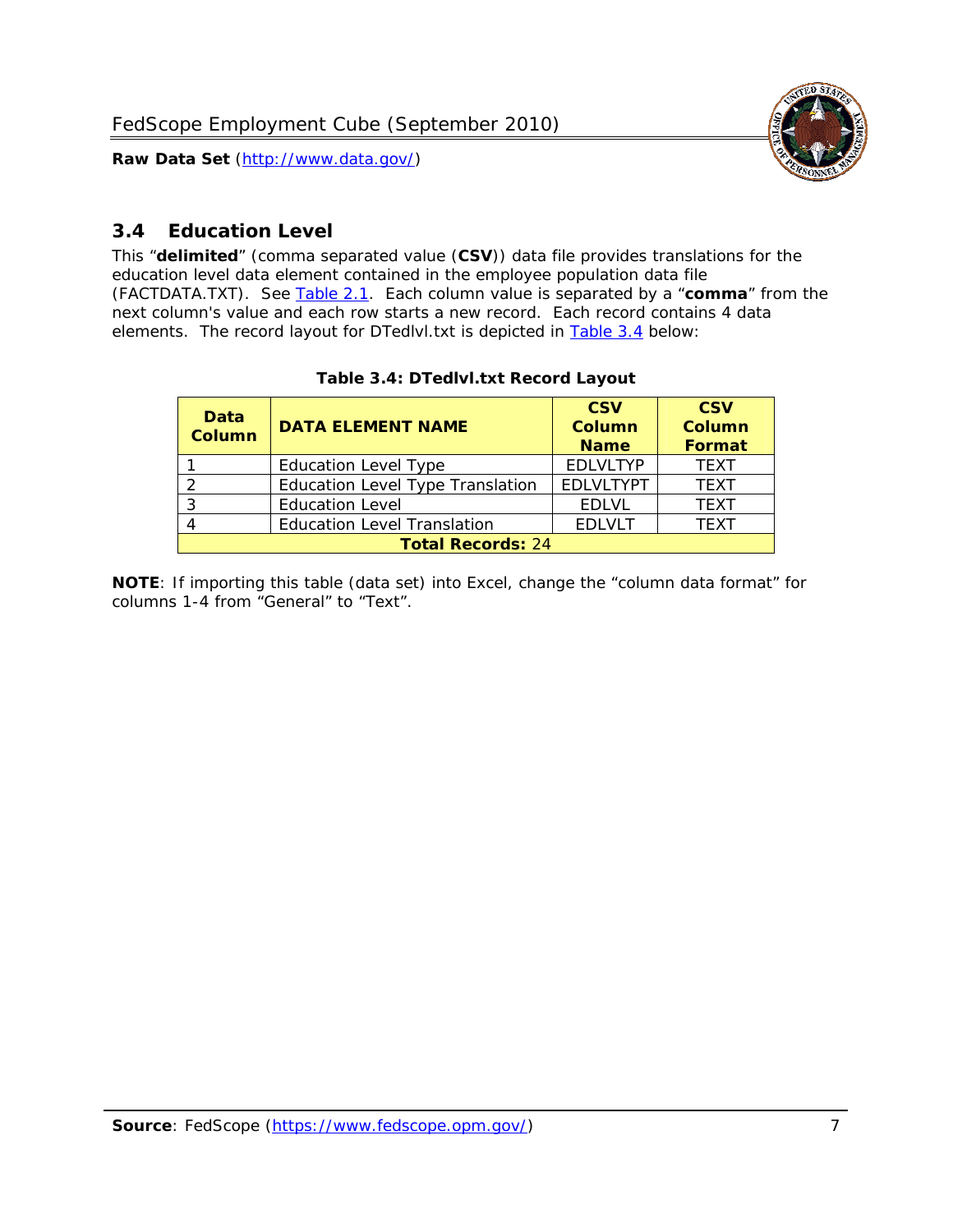

<span id="page-8-0"></span>

This "**delimited**" (comma separated value (**CSV**)) data file provides translations for the general schedule & equivalent grade data element contained in the employee population data file (FACTDATA.TXT). See [Table 2.1](#page-4-1). Each column value is separated by a "**comma**" from the next column's value and each row starts a new record. Each record contains 1 data element. The record layout for DTgsegrd.txt is depicted in [Table 3.5](#page-8-4) below:

#### **Table 3.5: DTgsegrd.txt Record Layout**

<span id="page-8-4"></span><span id="page-8-2"></span>

| Data<br>Column | <b>DATA ELEMENT NAME</b>            |        | <b>CSV</b><br>Column<br><b>Format</b> |  |  |  |
|----------------|-------------------------------------|--------|---------------------------------------|--|--|--|
|                | General Schedule & Equivalent Grade | GSFGRD | <b>TFXT</b>                           |  |  |  |
|                | <b>Total Records: 17</b>            |        |                                       |  |  |  |

**NOTE**: If importing this table (data set) into Excel, change the "column data format" for column 1-from "General" to "Text".

#### <span id="page-8-1"></span>*3.6 Length of Service*

<span id="page-8-5"></span><span id="page-8-3"></span>This "**delimited**" (comma separated value (**CSV**)) data file provides translations for the length of service data element contained in the employee population data file (FACTDATA.TXT). See [Table 2.1](#page-4-1). Each column value is separated by a "**comma**" from the next column's value and each row starts a new record. Each record contains 2 data elements. The record layout for DTloslvl.txt is depicted in [Table 3.6](#page-8-5) below:

| Data<br><b>Column</b>    | <b>DATA ELEMENT NAME</b>      | <b>CSV</b><br><b>Column</b><br><b>Name</b> | <b>CSV</b><br>Column<br>Format |  |  |
|--------------------------|-------------------------------|--------------------------------------------|--------------------------------|--|--|
|                          | Length of Service             | LOSLVL                                     | TFXT                           |  |  |
|                          | Length of Service Translation | LOSI VLT                                   | TFXT                           |  |  |
| <b>Total Records: 11</b> |                               |                                            |                                |  |  |

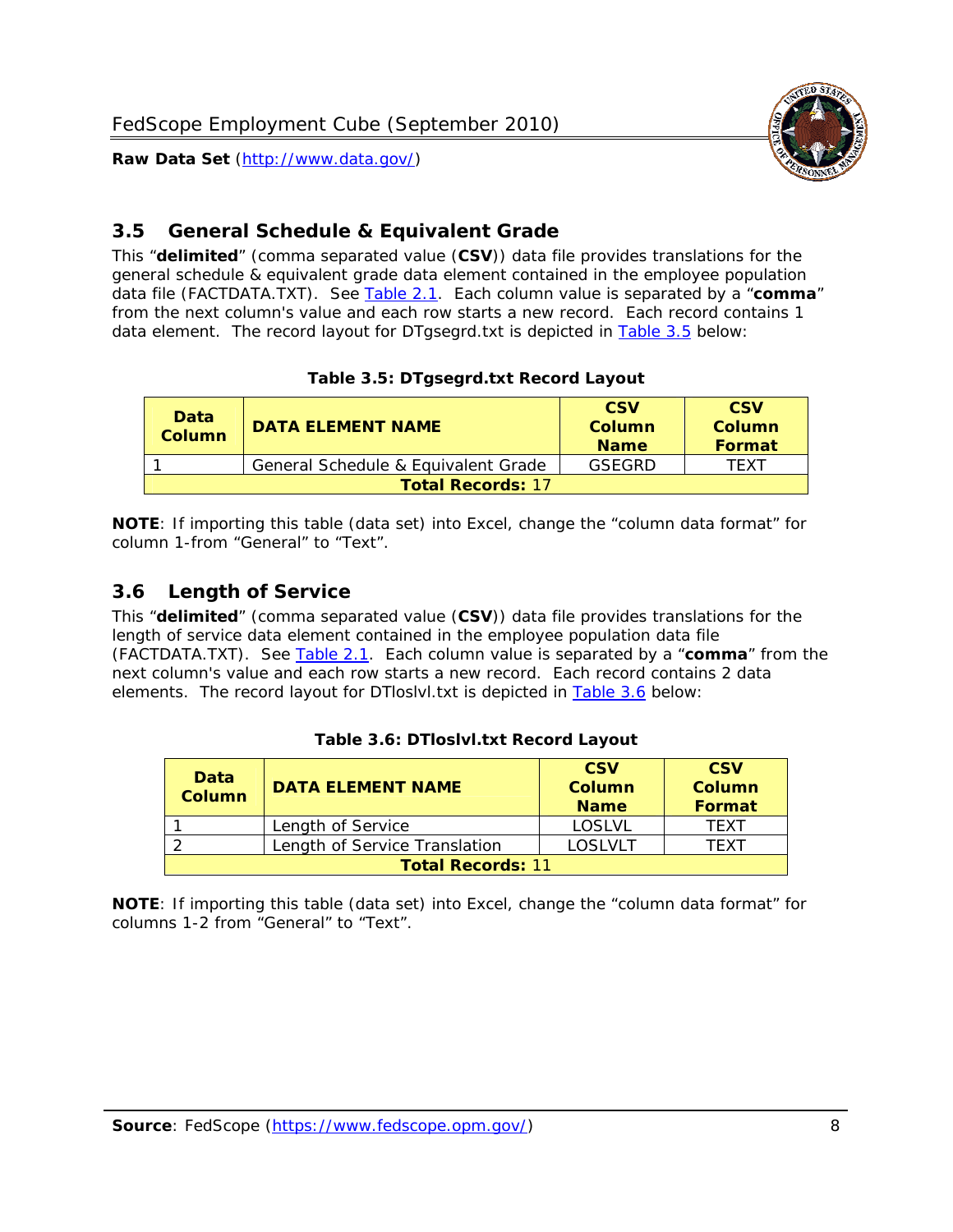

#### <span id="page-9-0"></span>*3.7 Occupation*

<span id="page-9-4"></span>This "**delimited**" (comma separated value (**CSV**)) data file provides translations for the occupation data element contained in the employee population data file (FACTDATA.TXT). See [Table 2.1](#page-4-1). Each column value is separated by a "**comma**" from the next column's value and each row starts a new record. Each record contains 6 data elements. The record layout for DTocc.txt is depicted in [Table 3.7](#page-9-4) below:

<span id="page-9-2"></span>

| Data<br><b>Column</b>     | <b>DATA ELEMENT NAME</b>             | <b>CSV</b><br>Column<br><b>Name</b> | <b>CSV</b><br>Column<br><b>Format</b> |  |  |
|---------------------------|--------------------------------------|-------------------------------------|---------------------------------------|--|--|
|                           | Occupation Type                      | <b>OCCTYP</b>                       | <b>TEXT</b>                           |  |  |
|                           | Occupation Type Translation          | <b>OCCTYPT</b>                      | <b>TEXT</b>                           |  |  |
| 2                         | <b>Occupation Family</b>             | <b>OCCFAM</b>                       | <b>TEXT</b>                           |  |  |
|                           | <b>Occupation Family Translation</b> | <b>OCCFAMT</b>                      | <b>TEXT</b>                           |  |  |
| 5                         | Occupation                           | <b>OCC</b>                          | <b>TEXT</b>                           |  |  |
|                           | <b>Occupation Translation</b>        | <b>OCCT</b>                         | <b>TEXT</b>                           |  |  |
| <b>Total Records: 705</b> |                                      |                                     |                                       |  |  |

#### **Table 3.7: DTocc.txt Record Layout**

**NOTE**: If importing this table (data set) into Excel, change the "column data format" for columns 1-6 from "General" to "Text".

#### <span id="page-9-1"></span>*3.8 Occupation Category*

<span id="page-9-5"></span>This "**delimited**" (comma separated value (**CSV**)) data file provides translations for the occupation category data element contained in the employee population data file (FACTDATA.TXT). See [Table 2.1](#page-4-1). Each column value is separated by a "**comma**" from the next column's value and each row starts a new record. Each record contains 2 data elements. The record layout for DTpatco.txt is depicted in [Table 3.8](#page-9-5) below:

<span id="page-9-3"></span>

| Data<br><b>Column</b>   | <b>DATA ELEMENT NAME</b>        | <b>CSV</b><br>Column<br><b>Name</b> | <b>CSV</b><br>Column<br>Format |  |
|-------------------------|---------------------------------|-------------------------------------|--------------------------------|--|
|                         | <b>Occupation Category</b>      | <b>PATCO</b>                        | <b>TFXT</b>                    |  |
|                         | Occupation Category Translation | <b>PATCOT</b>                       | TFXT                           |  |
| <b>Total Records: 7</b> |                                 |                                     |                                |  |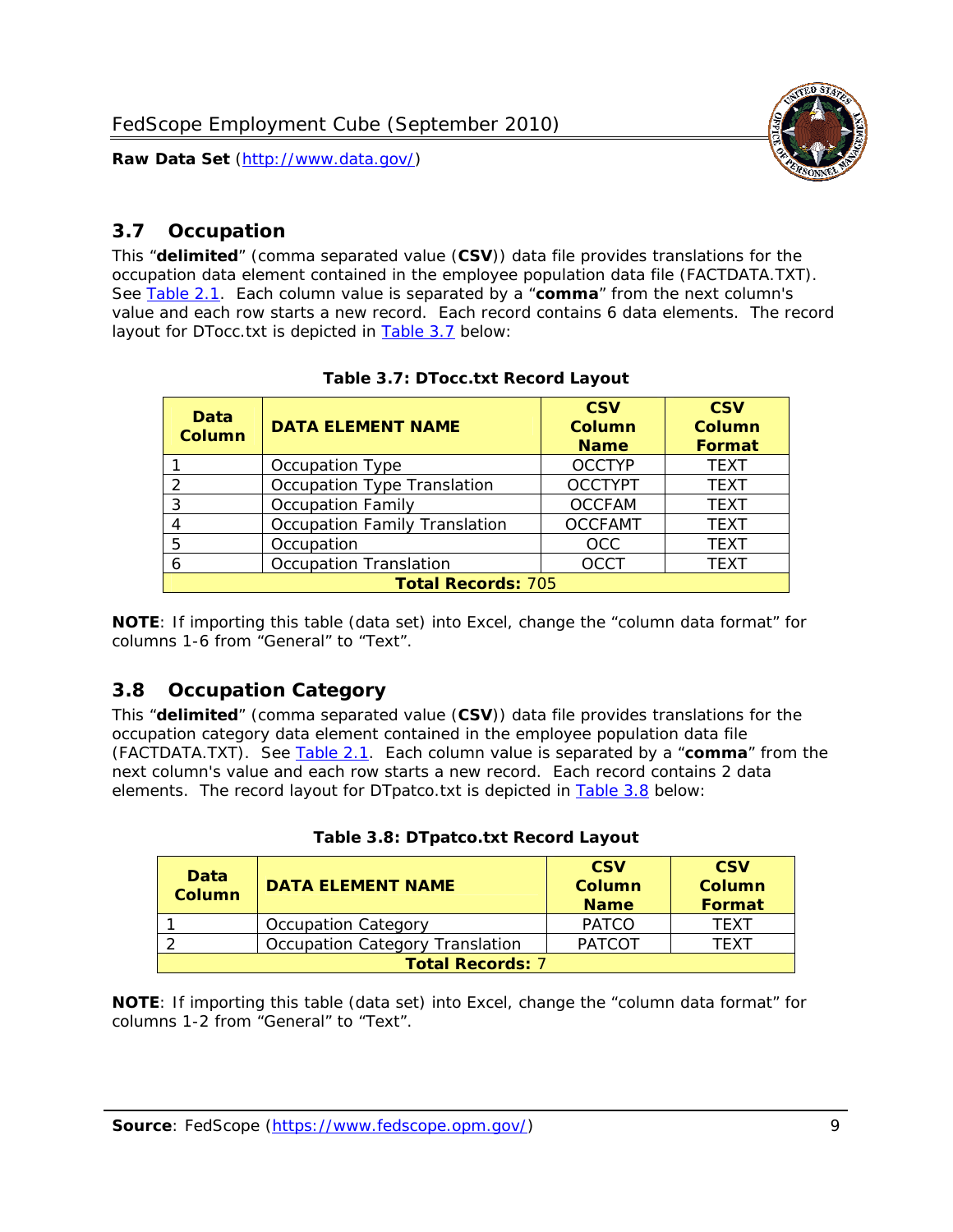

### <span id="page-10-0"></span>*3.9 Pay Plan & Grade*

<span id="page-10-4"></span>This "**delimited**" (comma separated value (**CSV**)) data file provides translations for the pay plan & grade data element contained in the employee population data file (FACTDATA.TXT). See [Table 2.1](#page-4-1). Each column value is separated by a "**comma**" from the next column's value and each row starts a new record. Each record contains 7 data elements. The record layout for DTppgrd.txt is depicted in **Table 3.9** below:

<span id="page-10-2"></span>

| Data<br>Column              | <b>DATA ELEMENT NAME</b>   | <b>CSV</b><br>Column<br><b>Name</b> | <b>CSV</b><br>Column<br><b>Format</b> |  |
|-----------------------------|----------------------------|-------------------------------------|---------------------------------------|--|
|                             | Pay Plan Type              | <b>PPTYP</b>                        | <b>TEXT</b>                           |  |
| $\mathcal{P}$               | Pay Plan Type Translation  | <b>PPTYPT</b>                       | <b>TEXT</b>                           |  |
| 3                           | Pay Plan Group             | <b>PPGROUP</b>                      | <b>TEXT</b>                           |  |
|                             | Pay Plan Group Translation | <b>PPGROUPT</b>                     | <b>TEXT</b>                           |  |
| 5                           | Pay Plan                   | <b>PAYPLAN</b>                      | <b>TEXT</b>                           |  |
| 6                           | Pay Plan Translation       | PAYPLANT                            | <b>TEXT</b>                           |  |
|                             | Pay Plan & Grade           | <b>PPGRD</b>                        | <b>TEXT</b>                           |  |
| <b>Total Records: 1,075</b> |                            |                                     |                                       |  |

#### **Table 3.9: DTppgrd.txt Record Layout**

**NOTE**: If importing this table (data set) into Excel, change the "column data format" for columns 1-7 from "General" to "Text".

## <span id="page-10-1"></span>*3.10 Salary Level*

<span id="page-10-5"></span><span id="page-10-3"></span>This "**delimited**" (comma separated value (**CSV**)) data file provides translations for the salary level data element contained in the employee population data file (FACTDATA.TXT). See [Table 2.1](#page-4-1). Each column value is separated by a "**comma**" from the next column's value and each row starts a new record. Each record contains 2 data elements. The record layout for DTsallvl.txt is depicted in [Table 3.10](#page-10-5) below:

| <b>Data</b><br>Column                                 | <b>DATA ELEMENT NAME</b> | <b>CSV</b><br>Column<br><b>Name</b> | <b>CSV</b><br>Column<br><b>Format</b> |  |  |
|-------------------------------------------------------|--------------------------|-------------------------------------|---------------------------------------|--|--|
| <b>SALLVL</b><br>Salary Level<br>TFXT                 |                          |                                     |                                       |  |  |
| <b>Salary Level Translation</b><br>SAI I VI T<br>TEXT |                          |                                     |                                       |  |  |
| <b>Total Records: 19</b>                              |                          |                                     |                                       |  |  |

| Table 3.10: DTsallvl.txt Record Layout |
|----------------------------------------|
|----------------------------------------|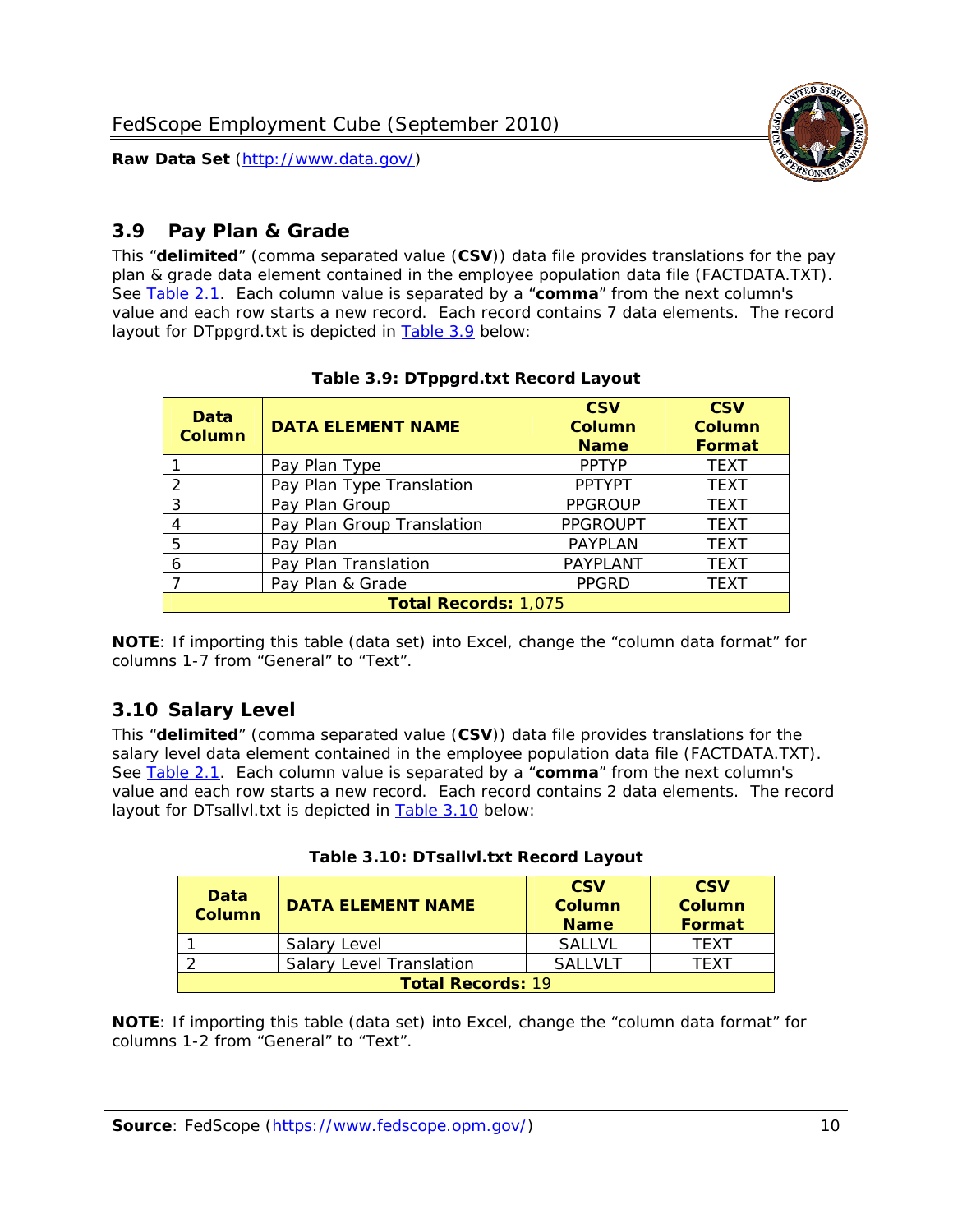

#### <span id="page-11-0"></span>*3.11 STEM Occupations*

<span id="page-11-4"></span>This "**delimited**" (comma separated value (**CSV**)) data file provides translations for the STEM occupations data element contained in the employee population data file (FACTDATA.TXT). See [Table 2.1](#page-4-1). Each column value is separated by a "**comma**" from the next column's value and each row starts a new record. Each record contains 6 data elements. The record layout for DTstemocc.txt is depicted in [Table 3.11](#page-11-4) below:

<span id="page-11-2"></span>

| <b>Data</b><br><b>Column</b> | <b>DATA ELEMENT NAME</b>                     | <b>CSV</b><br><b>Column</b><br><b>Name</b> | <b>CSV</b><br><b>Column</b><br>Format |  |
|------------------------------|----------------------------------------------|--------------------------------------------|---------------------------------------|--|
|                              | <b>STEM Occupation Aggregate</b>             | <b>STEMAGG</b>                             | <b>TEXT</b>                           |  |
|                              | <b>STEM Occupation Aggregate Translation</b> | <b>STEMAGGT</b>                            | <b>TEXT</b>                           |  |
| 3                            | <b>STEM Occupation Type</b>                  | <b>STEMTYP</b>                             | <b>TFXT</b>                           |  |
|                              | <b>STEM Occupation Type Translation</b>      | <b>STEMTYPT</b>                            | <b>TEXT</b>                           |  |
| 5                            | <b>STEM Occupation</b>                       | <b>STEMOCC</b>                             | <b>TEXT</b>                           |  |
|                              | <b>STEM Occupation Translation</b>           | <b>STEMOCCT</b>                            | <b>TEXT</b>                           |  |
| <b>Total Records: 69</b>     |                                              |                                            |                                       |  |

#### **Table 3.11: DTstemocc.txt Record Layout**

**NOTE**: If importing this table (data set) into Excel, change the "column data format" for columns 1-6 from "General" to "Text".

# <span id="page-11-1"></span>*3.12 Supervisory Status*

This "**delimited**" (comma separated value (**CSV**)) data file provides translations for the supervisory status data element contained in the employee population data file (FACTDATA.TXT). See [Table 2.1](#page-4-1). Each column value is separated by a "**comma**" from the next column's value and each row starts a new record. Each record contains 4 data elements. The record layout for DTsuper.txt is depicted in [Table 3.12](#page-11-5) below:

<span id="page-11-5"></span><span id="page-11-3"></span>

| Data<br><b>Column</b>   | <b>DATA ELEMENT NAME</b>              | <b>CSV</b><br><b>Column</b><br><b>Name</b> | <b>CSV</b><br><b>Column</b><br><b>Format</b> |  |
|-------------------------|---------------------------------------|--------------------------------------------|----------------------------------------------|--|
|                         | <b>Supervisory Status Type</b>        | <b>SUPERTYP</b>                            | <b>TEXT</b>                                  |  |
|                         | Supervisory Status Type Translation   | <b>SUPERTYPT</b>                           | <b>TEXT</b>                                  |  |
|                         | <b>Supervisory Status</b>             | <b>SUPERVIS</b>                            | <b>TEXT</b>                                  |  |
|                         | <b>Supervisory Status Translation</b> | <b>SUPERVIST</b>                           | <b>TEXT</b>                                  |  |
| <b>Total Records: 7</b> |                                       |                                            |                                              |  |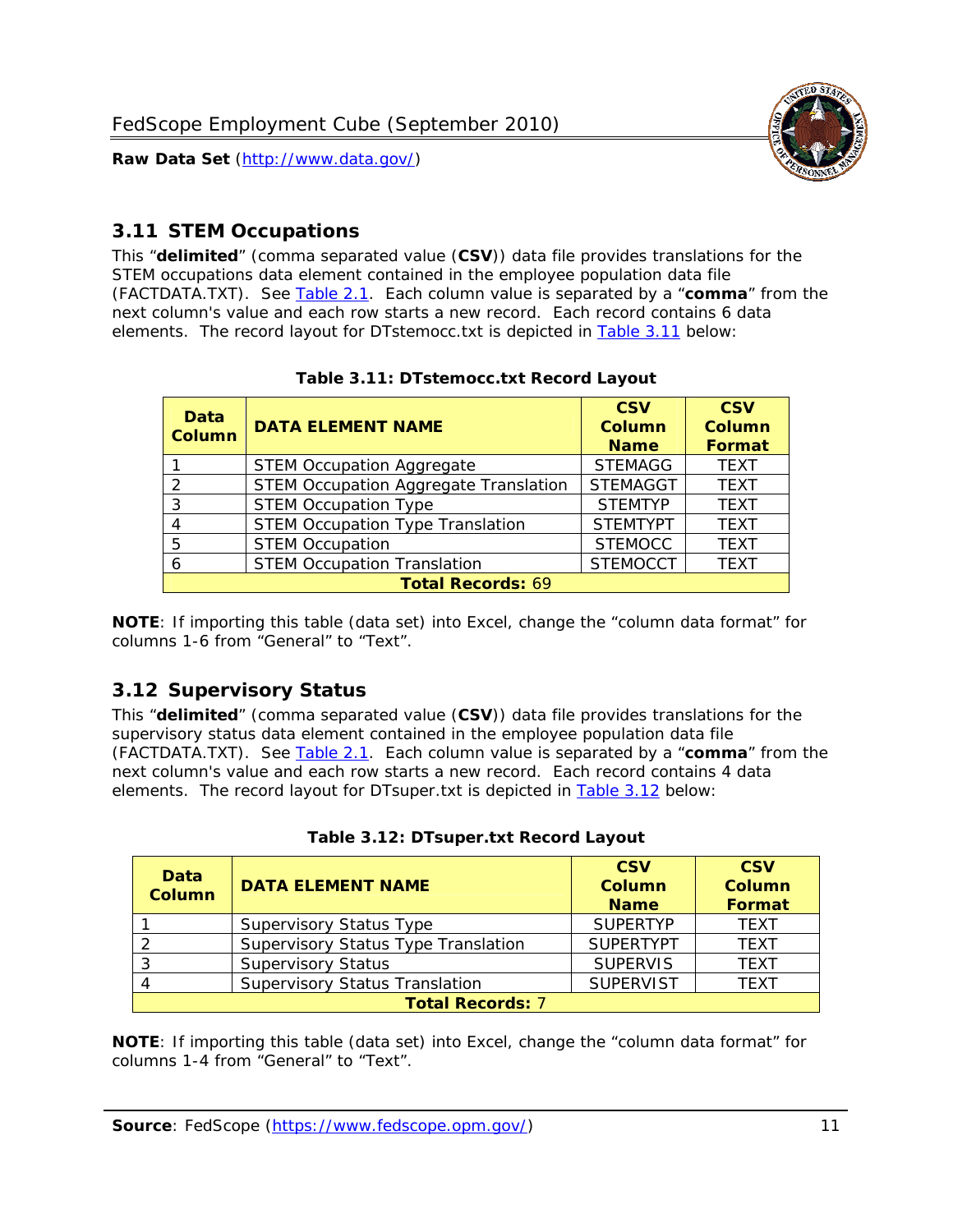

### <span id="page-12-0"></span>*3.13 Type of Appointment*

This "**delimited**" (comma separated value (**CSV**)) data file provides translations for the type of appointment data element contained in the employee population data file (FACTDATA.TXT). See [Table 2.1](#page-4-1). Each column value is separated by a "**comma**" from the next column's value and each row starts a new record. Each record contains 4 data elements. The record layout for DTtoa.txt is depicted in [Table 3.13](#page-12-4) below:

<span id="page-12-4"></span><span id="page-12-2"></span>

| Data<br><b>DATA ELEMENT NAME</b><br><b>Column</b> |                                      | <b>CSV</b><br><b>Column</b><br><b>Name</b> | <b>CSV</b><br><b>Column</b><br><b>Format</b> |  |
|---------------------------------------------------|--------------------------------------|--------------------------------------------|----------------------------------------------|--|
|                                                   | Type of Appointment Type             | <b>TOATYP</b>                              | <b>TFXT</b>                                  |  |
|                                                   | Type of Appointment Type Translation | <b>TOATYPT</b>                             | <b>TEXT</b>                                  |  |
|                                                   | Type of Appointment                  | <b>TOA</b>                                 | <b>TEXT</b>                                  |  |
|                                                   | Type of Appointment Translation      | <b>TOAT</b>                                | <b>TFXT</b>                                  |  |
| <b>Total Records: 21</b>                          |                                      |                                            |                                              |  |

#### **Table 3.13: DTtoa.txt Record Layout**

**NOTE**: If importing this table (data set) into Excel, change the "column data format" for columns 1-4 from "General" to "Text".

#### <span id="page-12-1"></span>*3.14 Work Schedule*

<span id="page-12-5"></span>This "**delimited**" (comma separated value (**CSV**)) data file provides translations for the work schedule data element contained in the employee population data file (FACTDATA.TXT). See [Table 2.1](#page-4-1). Each column value is separated by a "**comma**" from the next column's value and each row starts a new record. Each record contains 4 data elements. The record layout for DTwrksch.txt is depicted in [Table 3.14](#page-12-5) below:

<span id="page-12-3"></span>

| Data<br>Column           | <b>CSV</b><br><b>CSV</b><br><b>DATA ELEMENT NAME</b><br><b>Column</b><br>Column<br>Format<br><b>Name</b> |                 |             |  |  |
|--------------------------|----------------------------------------------------------------------------------------------------------|-----------------|-------------|--|--|
|                          | Work Schedule Type                                                                                       | <b>WSTYP</b>    | <b>TEXT</b> |  |  |
| 2                        | Work Schedule Type Translation                                                                           | <b>WSTYPT</b>   | <b>TFXT</b> |  |  |
| 3                        | Work Schedule                                                                                            | <b>WORKSCH</b>  | <b>TFXT</b> |  |  |
|                          | Work Schedule Translation                                                                                | <b>WORKSCHT</b> | <b>TFXT</b> |  |  |
| <b>Total Records: 12</b> |                                                                                                          |                 |             |  |  |

|  | Table 3.14: DTwrksch.txt Record Layout |  |  |
|--|----------------------------------------|--|--|
|  |                                        |  |  |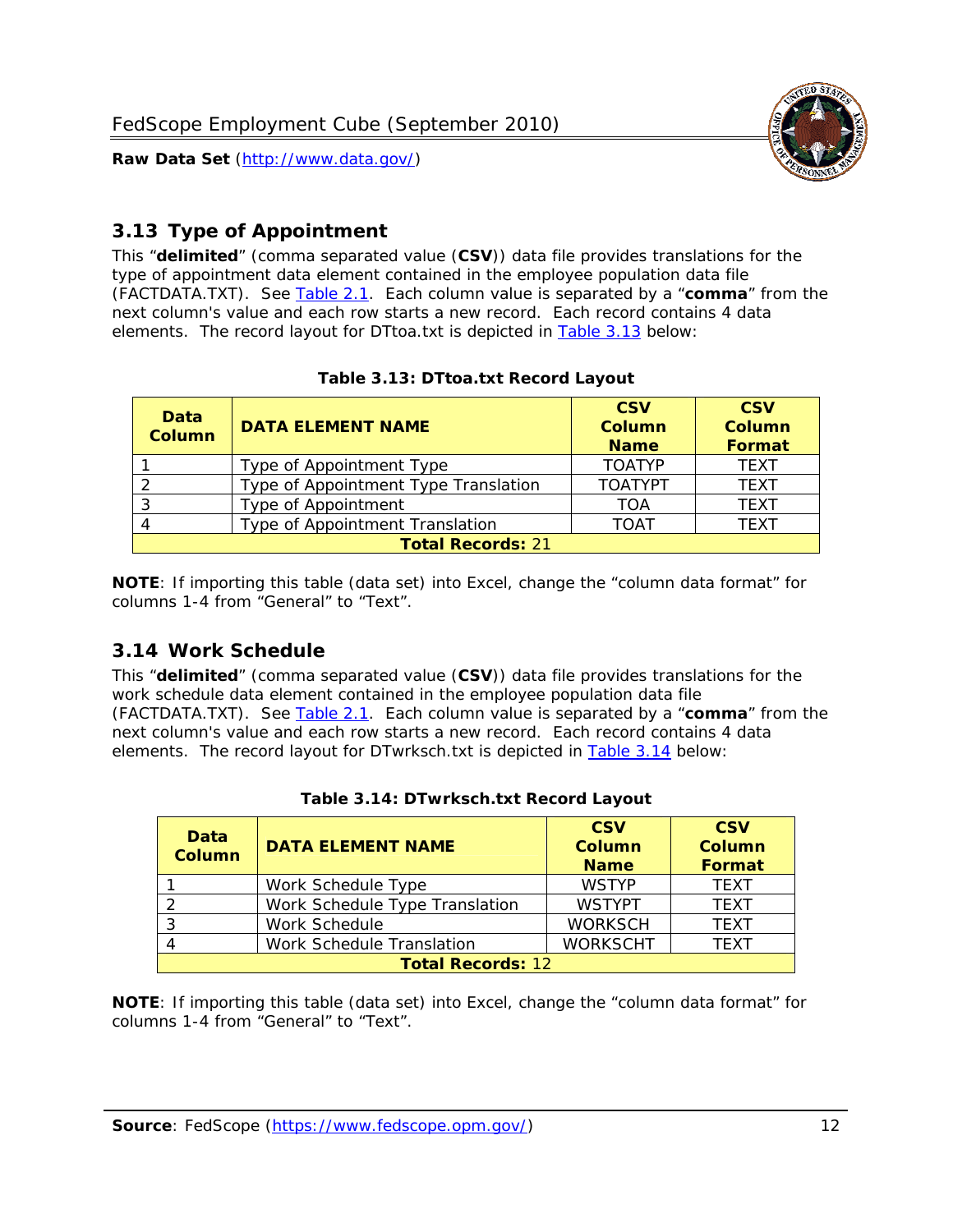

#### <span id="page-13-0"></span>*3.15 Work Status*

<span id="page-13-4"></span><span id="page-13-2"></span>This "**delimited**" (comma separated value (**CSV**)) data file provides translations for the work status data element contained in the employee population data file (FACTDATA.TXT). See [Table 2.1](#page-4-1). Each column value is separated by a "**comma**" from the next column's value and each row starts a new record. Each record contains 2 data elements. The record layout for DTwkstat.txt is depicted in [Table 3.15](#page-13-4) below:

| Data<br><b>Column</b>   | <b>CSV</b><br><b>DATA ELEMENT NAME</b><br><b>Column</b><br><b>Name</b> |                 |      |  |  |
|-------------------------|------------------------------------------------------------------------|-----------------|------|--|--|
|                         | Work Status                                                            | <b>WORKSTAT</b> | TFXT |  |  |
|                         | <b>WORKSTATT</b><br><b>Work Status Translation</b><br>TFXT             |                 |      |  |  |
| <b>Total Records: 2</b> |                                                                        |                 |      |  |  |

#### **Table 3.15: DTwkstat.txt Record Layout**

**NOTE**: If importing this table (data set) into Excel, change the "column data format" for columns 1-2 from "General" to "Text".

#### <span id="page-13-1"></span>*3.16 Date*

<span id="page-13-5"></span><span id="page-13-3"></span>This "**delimited**" (comma separated value (**CSV**)) data file provides translations for the status file month date data element contained in the employee population data file (FACTDATA.TXT). See [Table 2.1](#page-4-1). Each column value is separated by a "**comma**" from the next column's value and each row starts a new record. Each record contains 2 data elements. The record layout for DTdate.txt is depicted in [Table 3.16](#page-13-5) below:

| Data<br><b>Column</b>   | <b>DATA ELEMENT NAME</b> | <b>CSV</b><br><b>Column</b><br><b>Name</b> | <b>CSV</b><br>Column<br>Format |
|-------------------------|--------------------------|--------------------------------------------|--------------------------------|
|                         | File Date                | <b>DATECODE</b>                            | TFXT                           |
|                         | File Date Translation    | <b>DATECODET</b>                           | TFXT                           |
| <b>Total Records: 1</b> |                          |                                            |                                |

**Table 3.16: DTdate.txt Record Layout**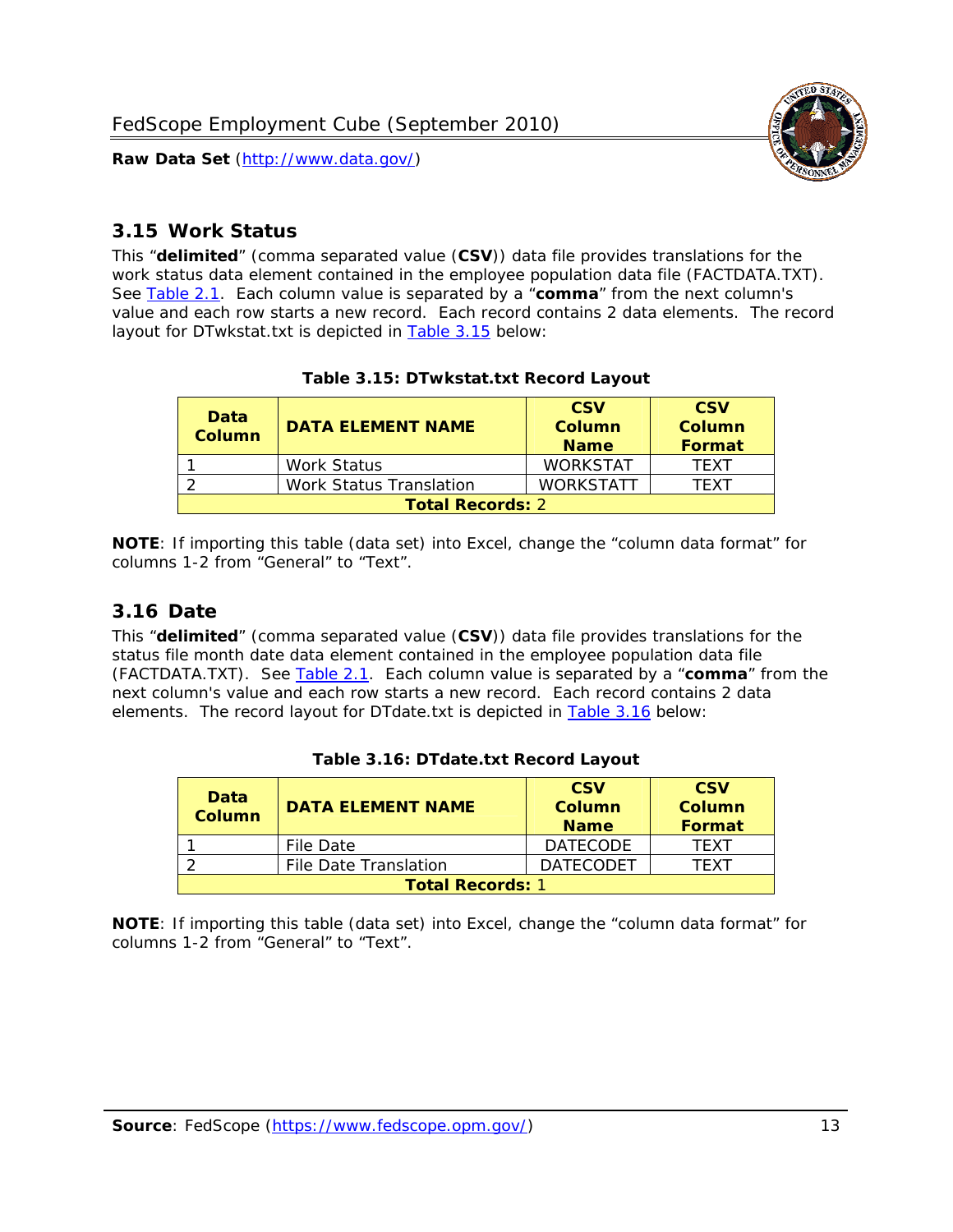

## <span id="page-14-0"></span>*3.17 Employment*

There is no translation file for this data element. Every record in the employee population data file (FACTDATA.TXT) contains a value of "1" for this field. See Chapter [4.17](#page-16-8) for definition of **Employment**.

## <span id="page-14-1"></span>*3.18 Average Salary*

There is no translation file for this data element. See Chapter [4.18](#page-17-1) for definition of [Average](#page-17-1) **[Salary](#page-17-1) [Average Salary.](#page-17-1)** 

#### <span id="page-14-2"></span>*3.19 Average Length of Service*

There is no translation file for this data element. See Chapter [4.19](#page-17-2) for definition of [Average](#page-17-2) Length of Service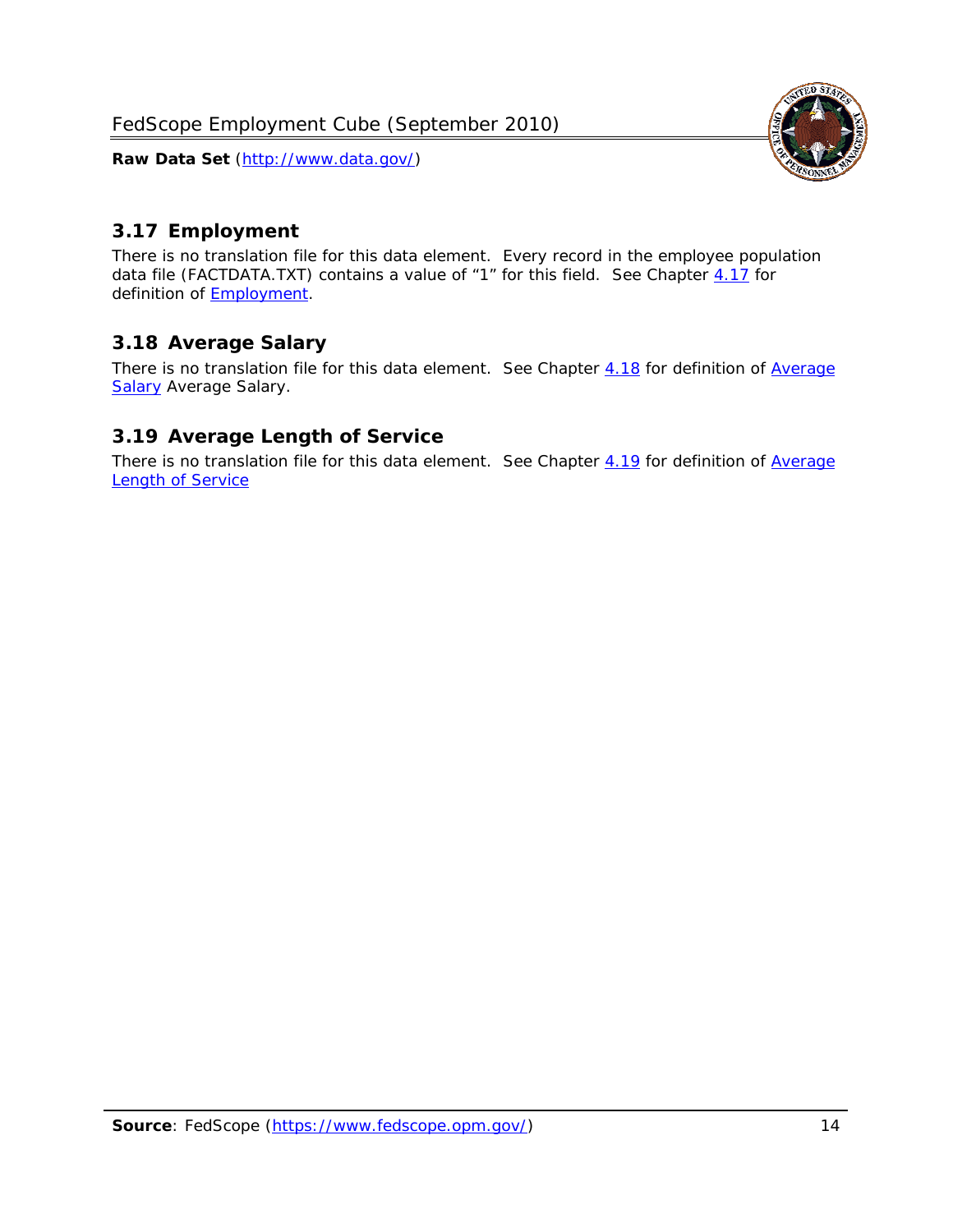

# <span id="page-15-0"></span>**4 DATA DEFINITIONS**

#### <span id="page-15-1"></span>*4.1 Agency*

The employing organization.

#### <span id="page-15-2"></span>*4.2 Location*

The official duty station of an employee. Locations in the United States are defined in terms of states. Locations outside the United States are defined in terms of countries and U.S. territories.

#### <span id="page-15-3"></span>*4.3 Age*

An employee's age. Age is displayed in five-year intervals, except for an initial interval of less than 20 years and a final interval of 65 years or more.

#### <span id="page-15-4"></span>*4.4 Education Level*

The extent of an employee's educational attainment from an accredited institution.

#### <span id="page-15-5"></span>*4.5 General Schedule & Equivalent Grade*

The General Schedule grade for pay plans in the General Schedule and Equivalent pay plan category (See [Pay Plan & Grade](#page-16-0)).

#### <span id="page-15-6"></span>*4.6 Length of Service*

The number of years of Federal civilian employment, creditable military service, and other service made creditable by specific legislation. Length of service is grouped by five-year intervals, except for:

- a. the initial intervals of less than 1 year, 1-2 years, and 3-4 years and
- b. the final interval of 35 years or more.

#### <span id="page-15-7"></span>*4.7 Occupation*

An employee's occupation as defined by the Office of Personnel Management (OPM).

#### <span id="page-15-8"></span>*4.8 Occupation Category*

Occupational categories are defined by the educational requirements of the occupation and the subject matter and level of difficulty or responsibility of the work.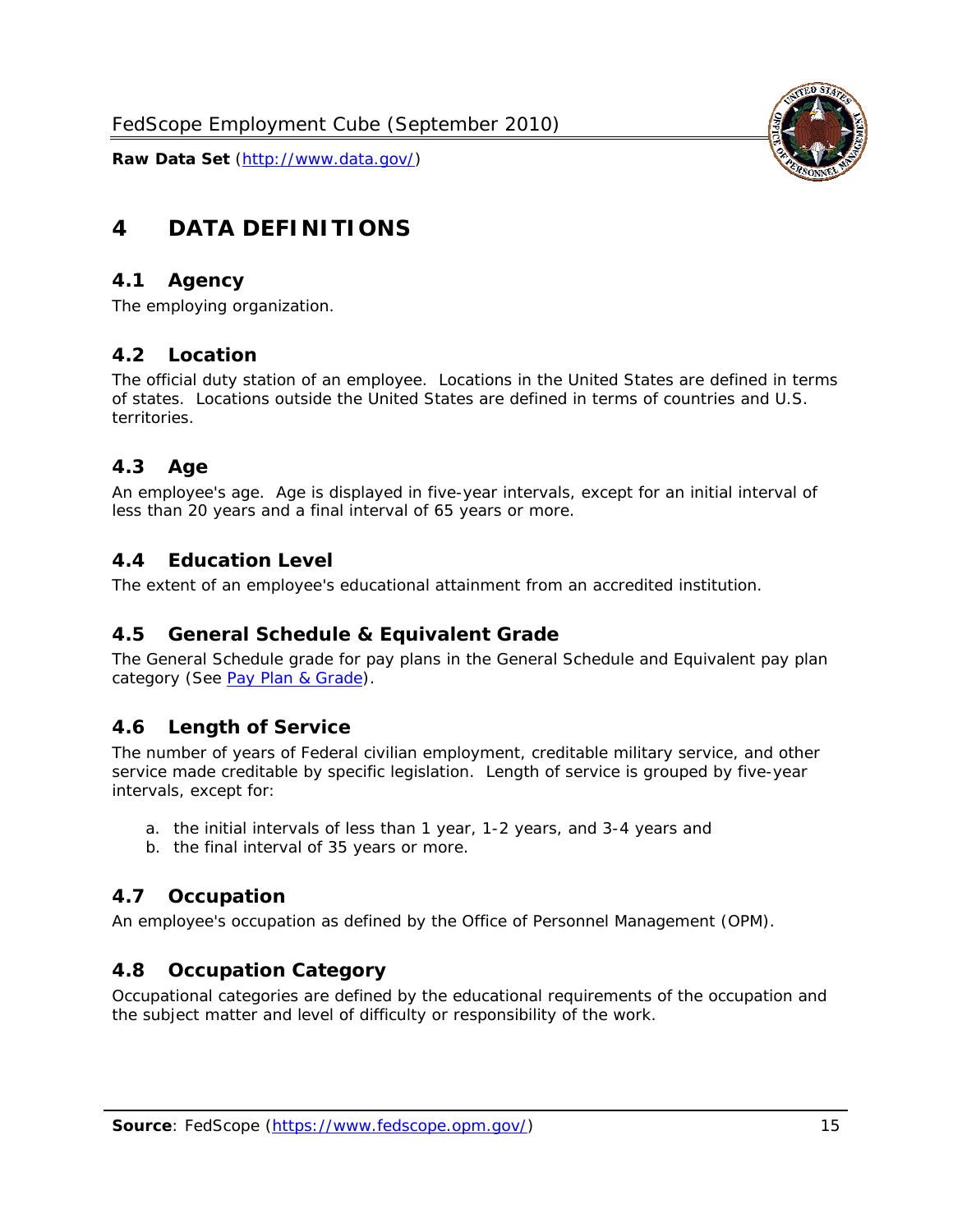<span id="page-16-0"></span>

The pay system and, where applicable, the grade used to determine an employee's basic pay rate. Grade denotes a hierarchical position in a pay plan and is sometimes referred to as level, class, rank, or pay band.

## <span id="page-16-1"></span>*4.10 Salary Level*

An employee's adjusted basic pay, which is an annualized rate of pay. Adjusted basic pay is the sum of an employee's rate of basic pay plus any locality comparability payment and/or special pay adjustment for law enforcement officers. Salaries are grouped by \$10,000 intervals, except for an initial interval of less than \$20,000 and a final interval of \$180,000 or more.

An employee's actual earnings may be more or less than the annualized rate because of factors such as overtime, shift differentials, less than full time work, or leave without pay.

## <span id="page-16-2"></span>*4.11 STEM Occupations*

Listing of occupations grouped into the following four occupational series:

- 1. **S**cience
- 2. **T**echnology
- 3. **E**ngineering
- 4. **M**athematics

#### <span id="page-16-3"></span>*4.12 Supervisory Status*

The nature of managerial, supervisory, or non-supervisory responsibility assigned to an employee's position.

#### <span id="page-16-4"></span>*4.13 Type of Appointment*

An employee's appointment in terms of permanence and competitiveness.

#### <span id="page-16-5"></span>*4.14 Work Schedule*

The time basis on which an employee is scheduled to work.

#### <span id="page-16-6"></span>*4.15 Work Status*

A combination of Type of Appointment and Work Schedule data elements. The Work Status data element is limited to "Non-Seasonal Full Time Permanent" and "Other Employees".

#### <span id="page-16-7"></span>*4.16 Date*

<span id="page-16-8"></span>The file date (e.g. September 2010 represented by 201009).

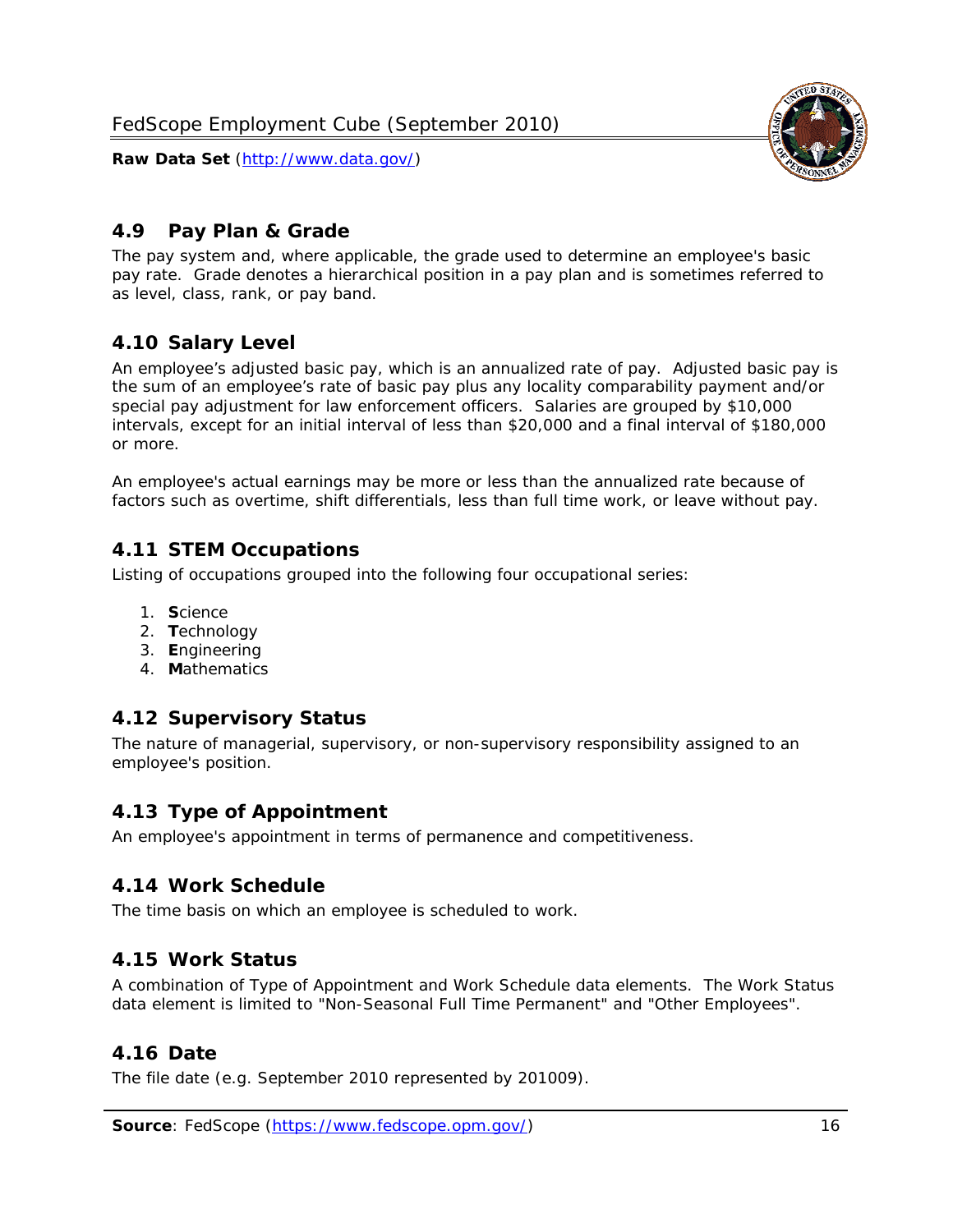

### <span id="page-17-0"></span>*4.17 Employment*

A measure representing the number of employees in pay status at the end of the quarter (or end of the pay period prior to the end of the quarter).

#### <span id="page-17-1"></span>*4.18 Average Salary*

A measure representing the average adjusted basic pay, an annualized rate of pay. Adjusted basic pay is the sum of an employee's rate of basic pay and any locality comparability payment and/or special pay adjustment for law enforcement officers.

An employee's actual earnings may be more or less than the annualized rate because of factors such as overtime, shift differentials, less than full time work, or leave without pay.

Invalid salary values are excluded from the average. A large number of invalid values could invalidate the average. To obtain counts of invalid values, display the data using the Salary Level dimension (See [Salary Level\)](#page-16-1).

#### <span id="page-17-2"></span>*4.19 Average Length of Service*

A measure representing the average number of years of Federal civilian employment and creditable military service.

Invalid values are excluded from the average. A large number of invalid values could invalidate the average. To obtain counts of invalid values, display the data using the Length of Service dimension (See [Length of Service](#page-15-6)).